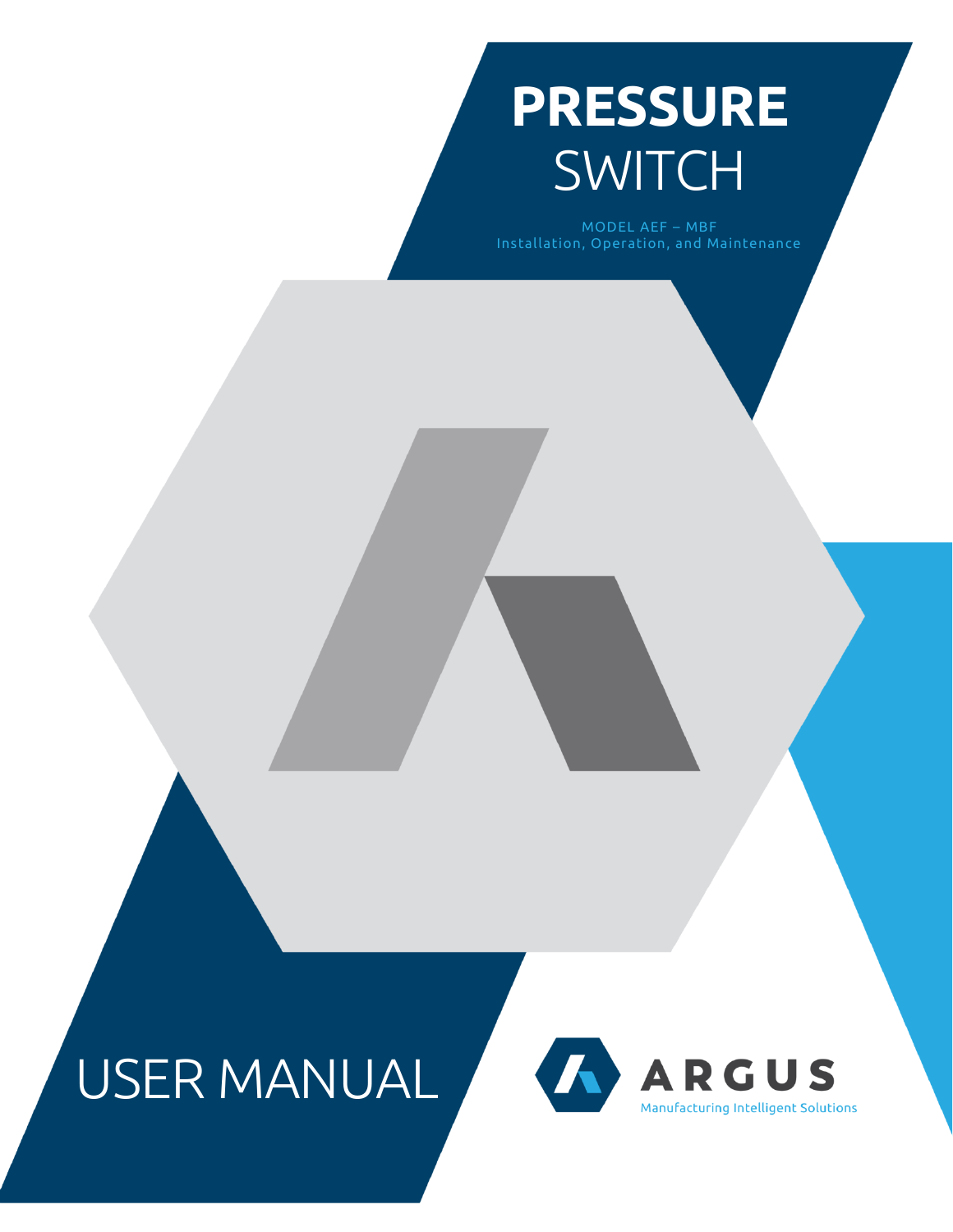## **Table of Contents**

| 1.0  |  |
|------|--|
| 2.0  |  |
| 3.0  |  |
| 4.0  |  |
| 5.0  |  |
| 5.1  |  |
| 5.2  |  |
| 6.0  |  |
| 6.1  |  |
| 6.2  |  |
| 7.0  |  |
| 7.1  |  |
| 7.2  |  |
| 7.3  |  |
| 8.0  |  |
| 9.0  |  |
| 10.0 |  |
| 11.0 |  |
|      |  |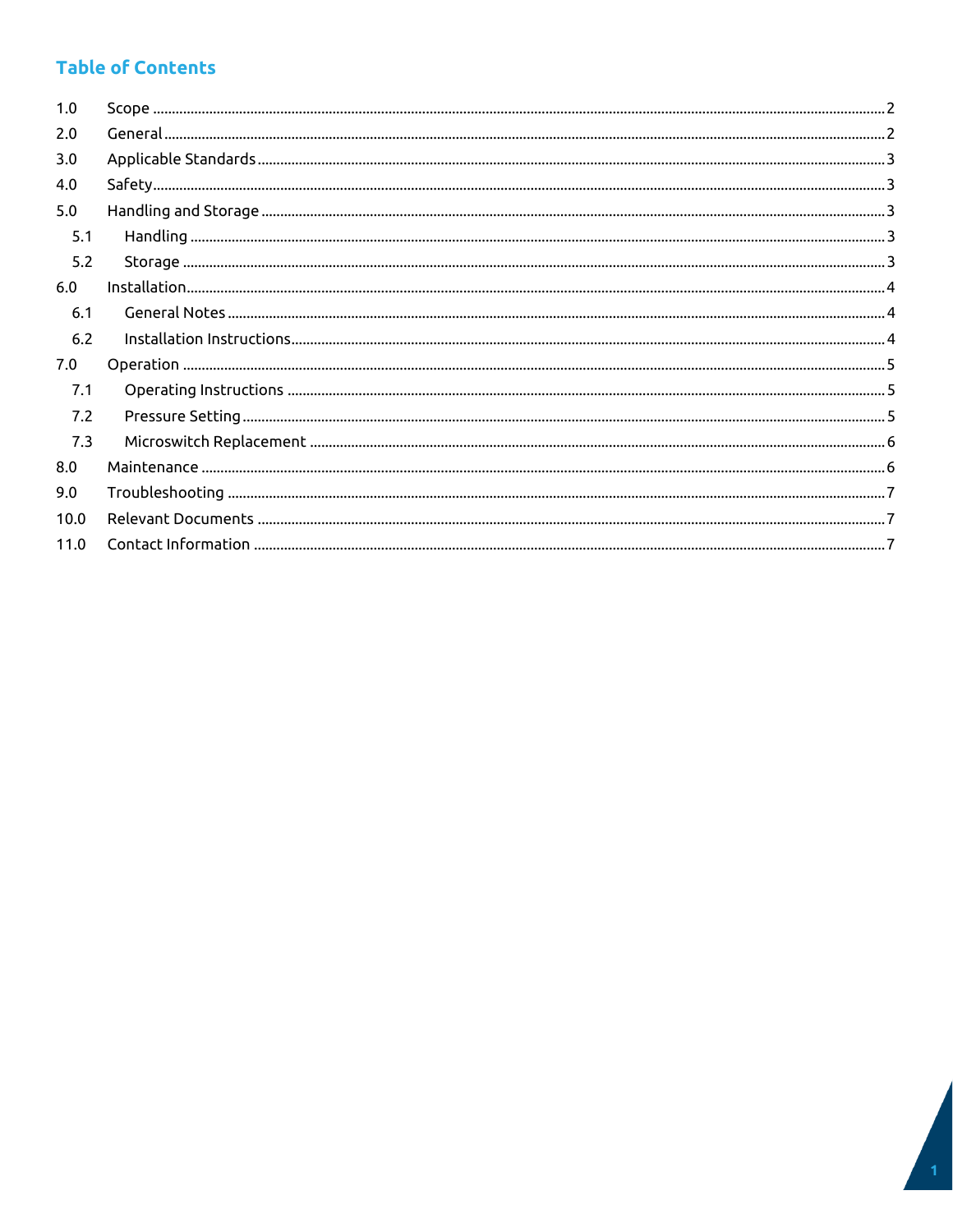## **PRESSURE SWITCH**

## <span id="page-2-0"></span>**1.0 Scope**

Argus manufactures pressure switches (automatic or manual reset) used to make or break an electrical circuit (an electric motor, a gas engine, etc.) upon sensing either 'high' or 'low' flow line pressure. This manual details the procedures for installation, operation and maintenance of Argus Pressure Switch Models 'AEF' and 'MBF' which are certified and marked for "Dual Seal" applications (September 2007).



**Figure 1.0: Pressure Switch (Automatic Reset – Model AEF)**

#### **Table 1.0: Pressure Switch Parts – Model AEF**

|              | <b>Item</b> Description |    | <b>Item   Description</b>    |
|--------------|-------------------------|----|------------------------------|
|              | Cap                     | 6  | Adjusting Screw, Leaf Spring |
| $\mathbf{2}$ | Switch Housing          |    | Spring Adjustment Nut        |
| 3            | Main Stem               | 8  | Microswitch                  |
| 4            | <b>Access Collar</b>    |    | Leaf Spring                  |
|              | <b>Bottom Sub</b>       | 10 | Locking Screw, Switch Block  |

## <span id="page-2-1"></span>**2.0 General**

The Pressure Switch (automatic or manual reset) is designed to make or break an electrical circuit (an electric motor, a gas engine, etc.) upon sensing either 'high' or 'low' flow line pressure. Installation, operation, and maintenance of Argus Pressure Switches shall comply with procedures as described in this manual. The Pressure Switch (automatic or manual reset) is designed for:

- Rated Maximum Operating Pressure of 5000 PSI (34,475 kPa).
- Allowable Temperature Ranges:
	- Ambient: -50 °F (-46 °C) to +104 °F (+40 °C)
	- Switch Housing: -50 °F (-46 °C) to +275 °F (+135 °C)
	- Continuous Process Media:  $-50 \degree$ F (-46 °C) to +400 °F (+204 °C)
	- Intermittent Process Media: +675 °F (+357 °C) Max.
- **Caution:** Remove Pressure Switch from process line if Switch Housing temperature exceeds +275 °F during steaming operations.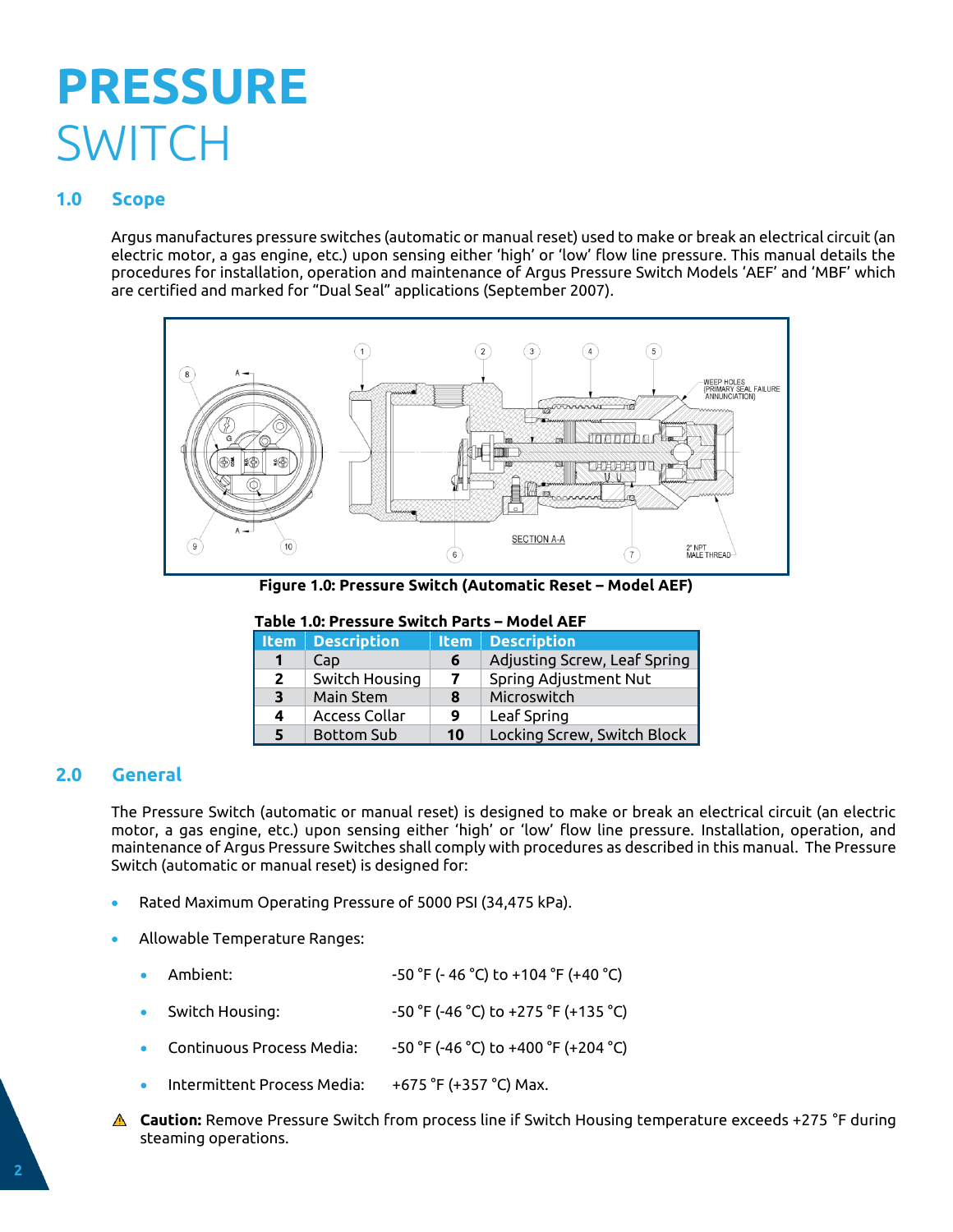- Manufactured for sweet and sour service.
- Certified by CSA and have the NRTL/C mark signifying that they are suitable for use in Canada and the United States for Class I, Group D, Hazardous Locations (Division 1 and 2), Dual Seal.
- NEMA 4 and 7 enclosure.

#### <span id="page-3-0"></span>**3.0 Applicable Standards**

Type 'F' Pressure Switches are designed to meet the following standards:

- ABSA: CRN No. OF2161.2134 • ASME: B31.3 • ANSI/ISA: 12.27.01
- CSA: C22.2 No. 30

#### <span id="page-3-1"></span>**4.0 Safety**

Many routine procedures are potentially hazardous if executed incorrectly or in unsafe conditions, particularly when toxic/flammable product is present. Caution must be exercised when high temperature and/or pressure exists in the system. Other precautions that should be observed are listed below:

NACE: MR0175

- Disconnect power supply before opening cap.
- Avoid getting moisture inside cap; keep all electrical components dry.
- Pressure Switches must meet the service requirements for the application.
- Always follow government and site safety regulations.
- Use of appropriate safety equipment and clothing is mandatory. Eye protection should be used when operating Pressure Switches.
- Never strike the Pressure Switch or attached equipment.
- Do not stand on the Pressure Switch or use it as a step.
- Any fittings or accessories must meet the service requirements for the application.
- Always use Argus O.E.M. parts for service or repair.

#### <span id="page-3-3"></span><span id="page-3-2"></span>**5.0 Handling and Storage**

#### **5.1 Handling**

• Care must be taken to prevent the Pressure Switch from being damaged.

#### <span id="page-3-4"></span>**5.2 Storage**

- Pressure Switches should be stored in a dry environment and should be left in the original packaging prior to installation.
- Thread protectors should remain in place until the Pressure Switch is to be installed.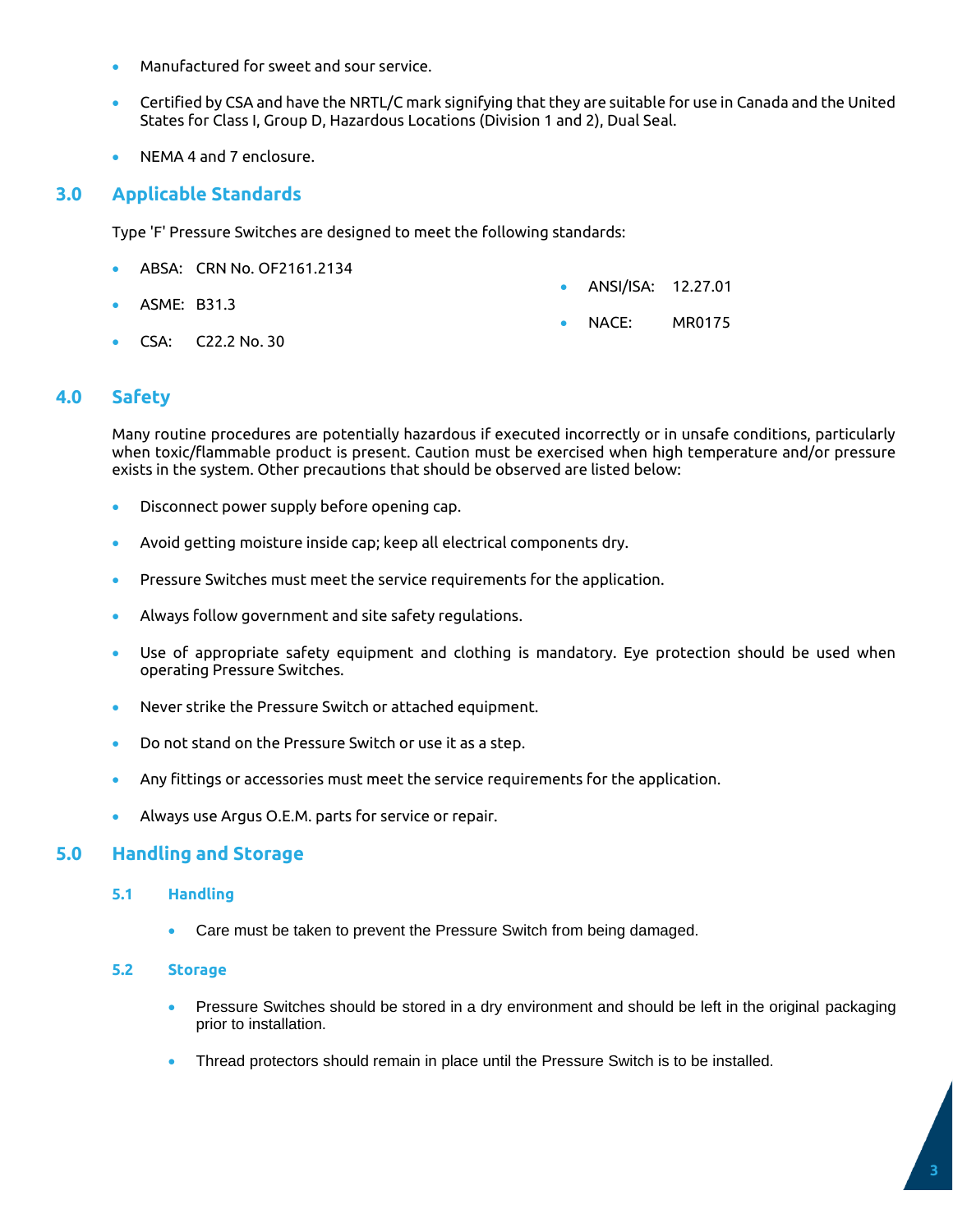### <span id="page-4-1"></span><span id="page-4-0"></span>**6.0 Installation**

#### **6.1 General Notes**

Pressure Switches may be supplied alone or with a CSA approved Wiring Harness assembly. (Refer to Argus Pressure Switch brochure for more information).

On request, Argus technicians can attach the Wiring Harness assembly to the Pressure Switch in the factory. This eliminates the need to remove the Cap when installing a Pressure Switch in the field.

Pressure Switches are adjusted through a window in the Bottom Sub), hidden under the Access Collar. It is not necessary to open the Cap when adjusting the pressure setting.

Pressure Switches are normally supplied with a 2" NPT male threaded connection on the Bottom Sub. Other connections may be available on special request. Ask your Argus representative for special application connections.

#### <span id="page-4-2"></span>**6.2 Installation Instructions**

- 1. Every Pressure Switch is shipped in its own cardboard packaging carton and contains an Installation and Operation instruction sheet (Document No. FM-PS-001). Remove this sheet and verify that the shipment description at the bottom of the page is correct. This contains information regarding the Pressure Switch Model Number, Serial Number, factory settings and pressure setting range. Please keep this instruction sheet for future reference.
- 2. Check female threads in the flow line fitting for any burrs, dirt, debris, or visible signs of damage before installing the Pressure Switch.
- 3. Remove thread protectors from the end of the Pressure Switch as well as the 1/2" NPT port (if applicable).
- 4. Check all threads for any signs of damage, dirt or debris.
- **△ Caution:** Do not attempt to install the Pressure Switch if there is any evidence of damage to any threads.
- 5. If any of the Pressure Switch threads are damaged, return to Argus for repair or replacement.
- 6. Apply a thin coat of a suitable thread sealant to male threads and hand-tighten bottom connection into the female flow line fitting.
- 7. When placing a wrench onto the bottom sub of the Pressure Switch, avoid contact with threads.
- **A** Caution: Do not wrench on the aluminum access collar.
- 8. Tighten with wrench until proper make-up is achieved. If make-up is difficult to achieve, remove the Pressure Switch and check for any foreign matter, thread damage or galling and repeat above procedure.
- 9. Check the female (box) threads on the Switch Housing for damage, dirt or debris. In the event of serious damage please return the Pressure Switch complete with the instruction sheet and packaging carton to your Argus representative. Do not attempt to install the electrical conduit if there is serious damage to the female (box) threads on the Switch Housing.
- 10. Remove the Cap from the Switch Housing (use a screwdriver in the break-out slots provided in the Cap if necessary).
- 11. The male (pin) threads on the electrical conduit must be dry (do not use any lubricant, teflon tape or thread dope). Feed the electrical wires through the port and screw the conduit into the Switch Housing female (box) port hand-tight only.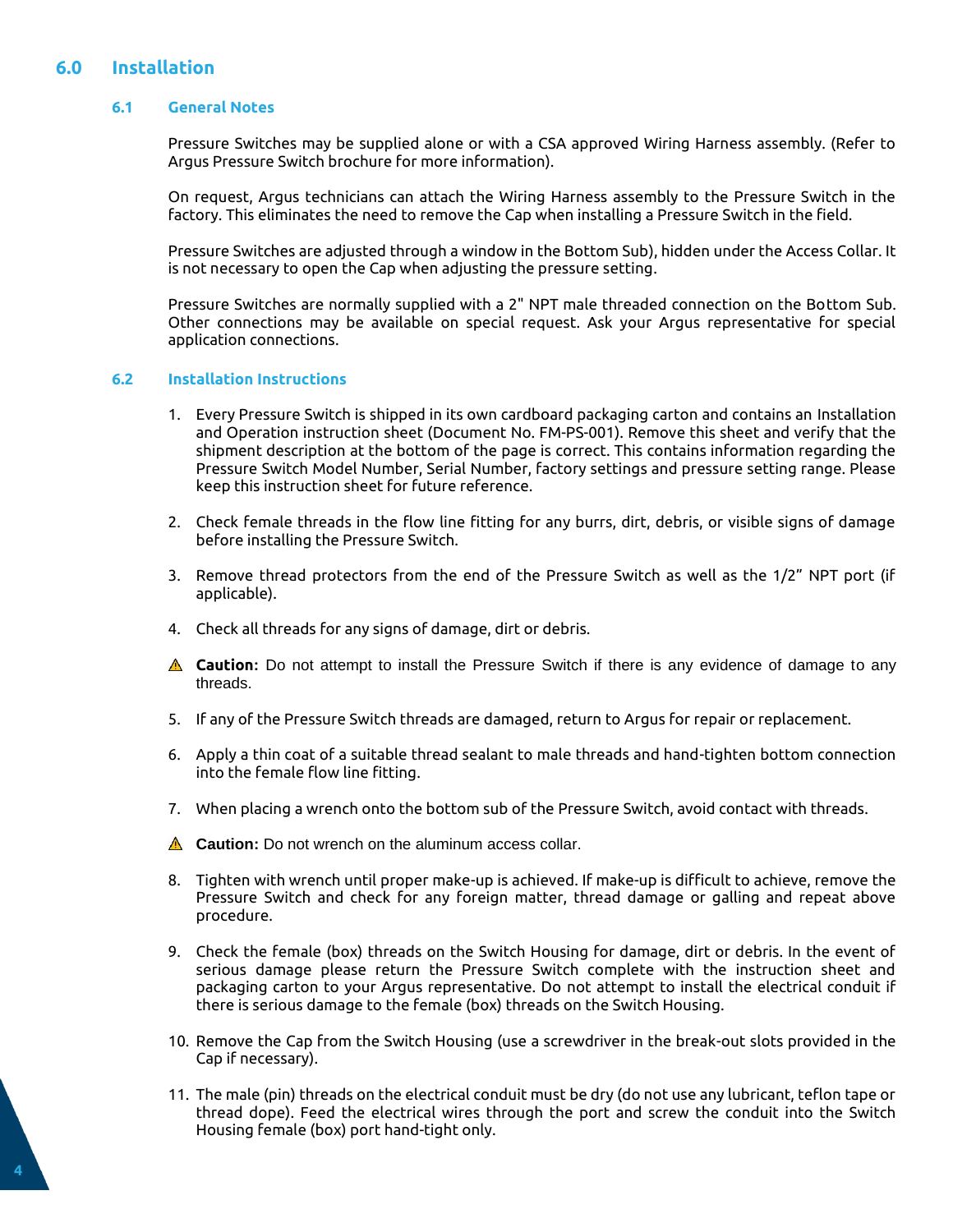- 12. Use a pipe wrench on the electrical conduit to tighten it into the female (box) port until proper makeup is achieved. If this appears to be difficult to achieve, remove the conduit and check for any foreign matter, thread damage or galling.
- 13. Attach electrical wires to the Microswitch as per Argus Wiring Instruction sheet (Bulletin No. TB-PS-002).

Microswitch Manufacturer's Recommended Torque (Maximum) Mounting Screws…………………3 in-lbs Terminal Screws…………………..4 in-lbs Panel Mount Bushing…………….4-6 in-lbs

- **Caution:** Tightening mounting screws above 3 in-lbs changes operating characteristics and increases the possibility of cracking the case. Applying excessive torque to the terminal screws when attaching the wires may cause damage to the Microswitch.
- 14. Install the Cap on the Switch Housing and hand-tighten only. When properly installed, the Cap should meet the shoulder on the Switch Housing. It is not necessary to wrench tighten the Cap to ensure a seal.
- **A** Caution: Do not over-tighten the Cap, as damage may occur.
- 15. Once installation is complete, the Pressure Switch should be operated two (2) or three (3) times to verify the factory settings.

#### <span id="page-5-1"></span><span id="page-5-0"></span>**7.0 Operation**

#### **7.1 Operating Instructions**

Once installation is complete, the Pressure Switch will trip automatically.

- If it is an automatic reset switch, it will reset automatically when the pressure returns to within normal operating range.
- If it is a manual reset switch, it will reset when the operator pushes the reset button on the top of the switch.

#### <span id="page-5-2"></span>**7.2 Pressure Setting**

- 1. Rotate Access Collar counterclockwise until it hits the upper shoulder of the Switch Housing. This allows access to the port in the Bottom Sub. The slotted Spring Adjustment Nut should now be visible.
- 2. Using a flat blade (Standard) screwdriver, insert the blade into one of the slots and rotate the Spring Adjustment Nut to either increase or decrease the pressure setting as required. Rotating the Spring Adjustment Nut clockwise increases the set point, counterclockwise decreases the set point. Continue adjusting until the desired set point is achieved. Refer to the Argus Pressure Switch brochure for the available pressure ranges as per the model number.
- 3. Rotate the Access Collar clockwise until it hits the lower shoulder of the Bottom Sub. The access port should now be covered to keep out moisture and debris. (In conditions of severe vibration, the optional Vibration Lock may be purchased and used. Install the Vibration Lock with the pins in one slot of the Spring Adjustment Nut prior to screwing the Access Collar down).
- **Caution:** Leave the Access Collar in the "down" position after adjustments have been completed.
- 4. The optional Tamper Seal Block may be purchased and used to prevent anyone from tampering with the set point once it has been established. To use, simply install the Tamper Seal Block with the caps crew provided into the hole in the Switch Housing. Run a wire through the holes in both the Tamper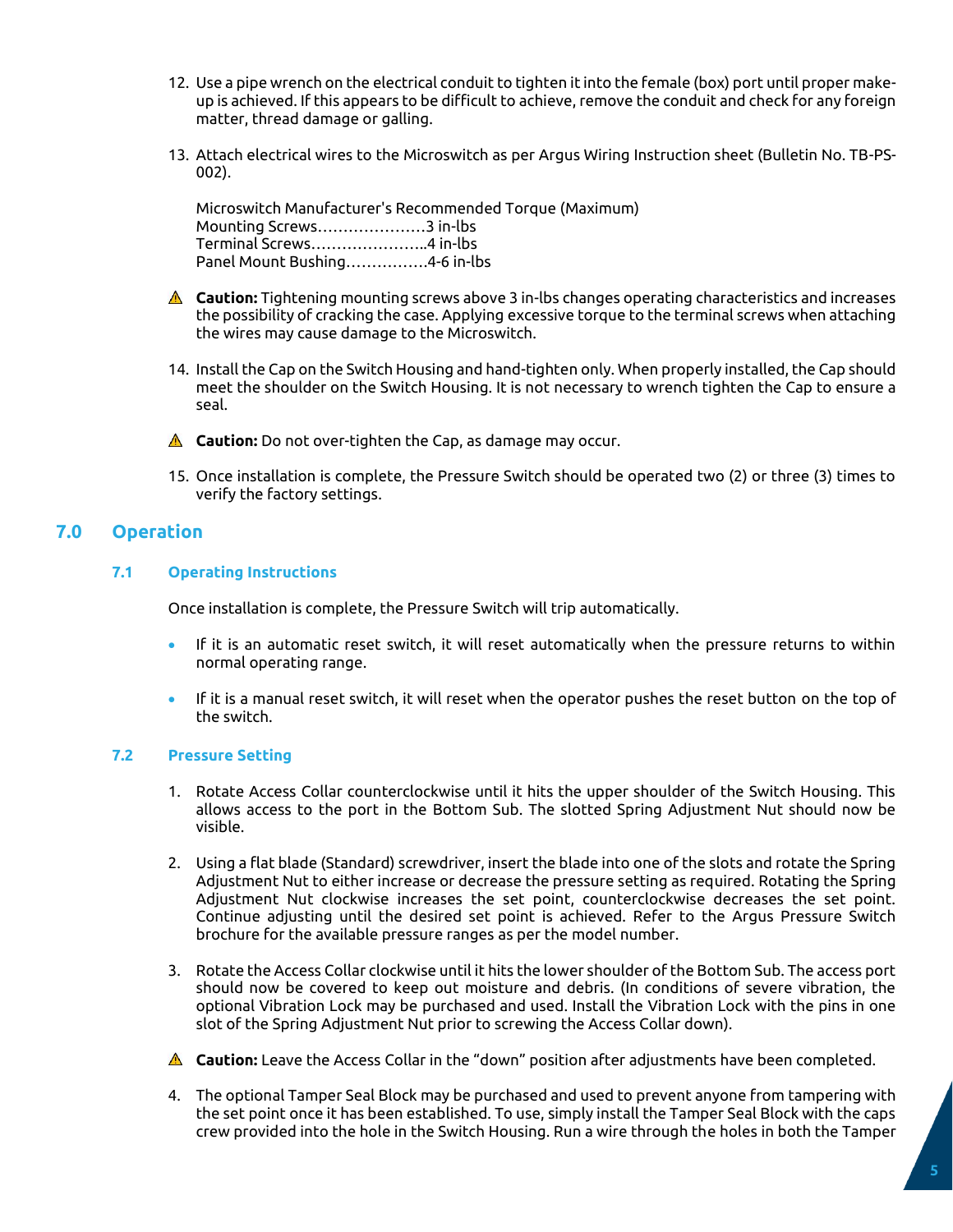Seal Block and the cap screw and fix with a leaded seal. If the seal is broken, tampering may have occurred and the set point should be checked.

#### <span id="page-6-0"></span>**7.3 Microswitch Replacement**

If the Microswitch should fail during normal operation it can be easily replaced in the field using the following procedure:

- 1. Make sure that the power supply to the Pressure Switch is turned off.
- 2. Remove the Cap from the Switch Housing (use break-out slots in the Cap if required).
- 3. Disconnect all the electrical wires from the Microswitch and tuck them out of the way.
- 4. Using a 3/16" T-Handle hexagonal wrench, loosen and remove the Switch Block Locking Screw.
- 5. Lift out the entire Microswitch sub-assembly.
- 6. Place the new Microswitch sub-assembly in the Switch Housing and tighten the Switch Block Locking Screw with the 3/16" T-Handle hexagonal wrench.
- **A** Caution: Do not over-tighten, as damage may occur.
- 7. Re-attach all the electrical wires to the Microswitch as they were before. (Refer to Argus Wiring Instructions Bulletin No. TB-PS-002).
- 8. If necessary, make adjustments to the Leaf Spring. Use a flat blade screwdriver to tighten the Leaf Spring Adjusting Screw clockwise until it shoulders. Turn the Adjusting Screw counterclockwise until you hear the Microswitch trip off (approximately 3 turns). Turn the Adjusting Screw 1 1/2 turns clockwise to set.
- 9. Install the Cap on the Switch Housing and tighten until the Cap shoulders with the Switch Housing.
- 10. Turn on the power supply to the Pressure Switch.

#### <span id="page-6-1"></span>**8.0 Maintenance**

Argus recommends that a preventive maintenance program be implemented to ensure the longevity of the Pressure Switch.

- Argus recommends that the operator periodically (quarterly) test each Pressure Switch to ensure that it is working properly.
- Tests may consist of a pressure test and verification of unit shutdown.
	- For a Pressure Switch that is set for increasing pressure the operator may close a valve downstream and check that the Switch trips off at the appropriate set point. If the set point is incorrect, the operator should adjust it to the original setting. (See Section 7.2 Pressure Setting).
	- For a Pressure Switch that is set for decreasing pressure the operator may close a valve upstream and check that the Switch trips off at the appropriate set point. If the set point is incorrect, the operator should adjust it to the original setting. (See Section 7.2 Pressure Setting).
	- The Pressure Switch may also be taken off the line and sent to an Argus Service Center for testing and adjustment.
- Visually check for excessive moisture in the Bottom Sub, by looking in the Access Port. If excessive moisture is present the Pressure Switch should be cleaned and serviced by Argus or one of their approved Service Centers.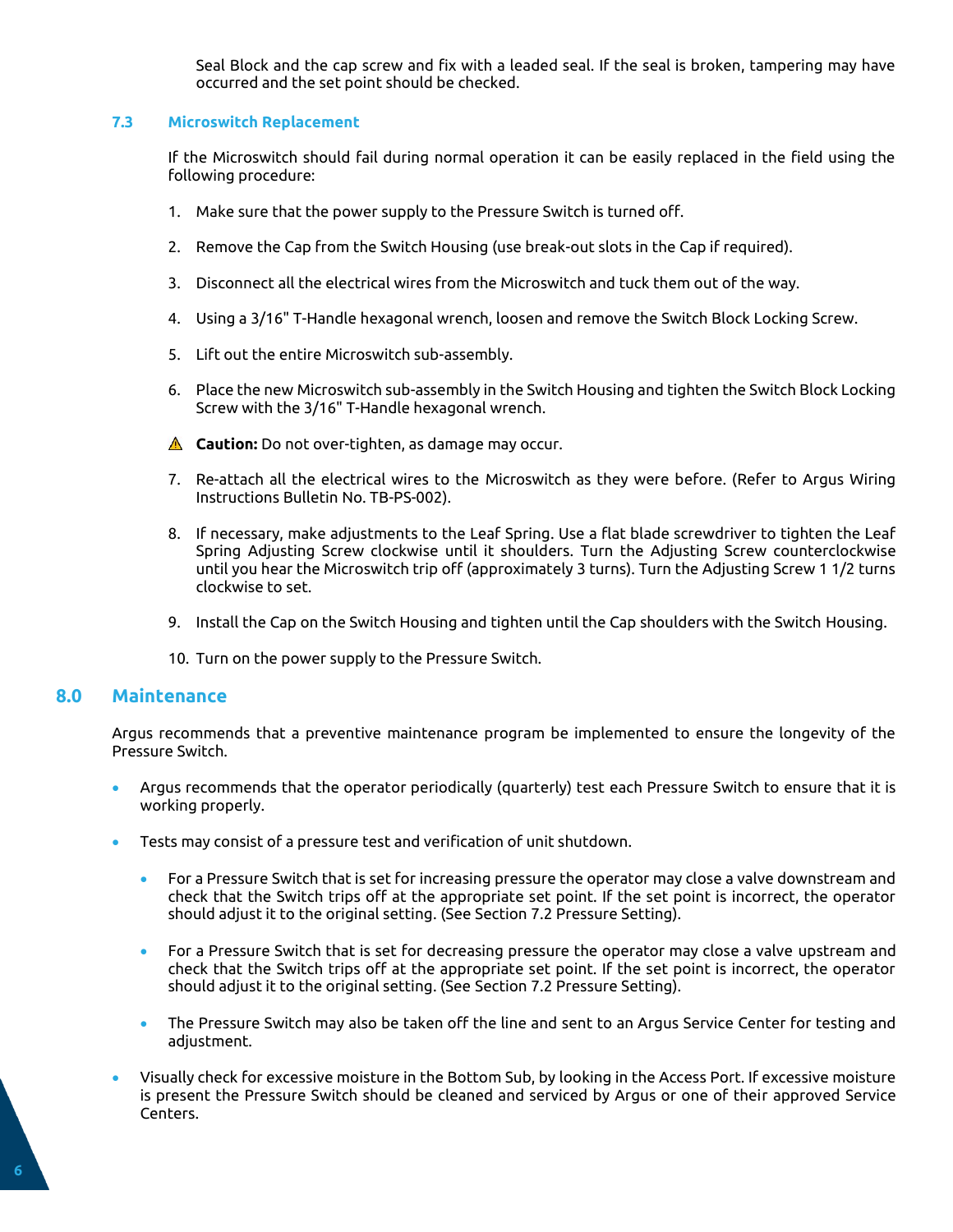- Argus also recommends that the Pressure Switch be tested after a service rig has done any work on the well site.
- The operator should visually check the Pressure Switch for any leaks or physical damage each time that he/she works on it. The Bottom Sub has two weep holes that will indicate when the internal gasket or diaphragm has failed. Ensure these weep holes are free of debris or foreign material. If excessive leaking (small amounts of moisture that is trapped inside the Bottom Sub may leak out normally) is evident the Pressure Switch should be replaced as soon as possible. The Pressure Switch may then be sent to an Argus Service Center for assessment and/or repair.
- Argus recommends that due to the sensitivity of the Microswitch the customer should consider carrying one (1) spare Microswitch sub-assembly in inventory for every ten (10) Pressure Switches in the field.

## <span id="page-7-0"></span>**9.0 Troubleshooting**

#### **Table 2.0: Problems & Possible Solutions**

| <b>Problem</b>                                                      | <b>Possible Causes</b>                                                                                                                                                            | <b>Possible Solutions</b>                                                                                                                                                                                                                                                                                                                                      |  |
|---------------------------------------------------------------------|-----------------------------------------------------------------------------------------------------------------------------------------------------------------------------------|----------------------------------------------------------------------------------------------------------------------------------------------------------------------------------------------------------------------------------------------------------------------------------------------------------------------------------------------------------------|--|
| Switch does not trip at proper<br>pressure, or does not trip at all | Faulty electrical cable or<br>connections<br>Pressure set point needs<br>2.<br>adjustment<br>Microswitch needs to be<br>3.<br>recalibrated<br>Microswitch failure<br>$\mathbf{A}$ | Check for damaged cable and/or loose<br>connections<br>Adjust pressure set point using the Spring<br><b>Adjustment Nut</b><br>(see Section 7.2 Pressure Setting)<br>Adjust switch using the Leaf Spring<br>3.<br><b>Adjusting Screw</b><br>(see Section 7.3 Microswitch Replacement)<br>Replace Microswitch<br>4.<br>(see Section 7.3 Microswitch Replacement) |  |
| Leaking from weep holes                                             | Pressure Switch gasket or<br>1.<br>diaphragm failure                                                                                                                              | Remove switch from line and send for<br>1.<br>servicing                                                                                                                                                                                                                                                                                                        |  |

#### <span id="page-7-1"></span>**10.0 Relevant Documents**

- Pressure Switch (Type 'F') Installation and Operation (FM-PS-001)
- Pressure Switch Wiring Harness Wiring Instructions (TB-PS-002)

#### <span id="page-7-2"></span>**11.0 Contact Information**

For ordering Argus Pressure Switches or for service please contact us at:

Argus Order Desk (Assembly Division) 5820 97 Street NW, Edmonton, Alberta, Canada T6E 3J1

Website: argusinnovates.com Email: info@argusinnovates.com Toll Free: 1.888.434.9451 Phone: 780.434.9451